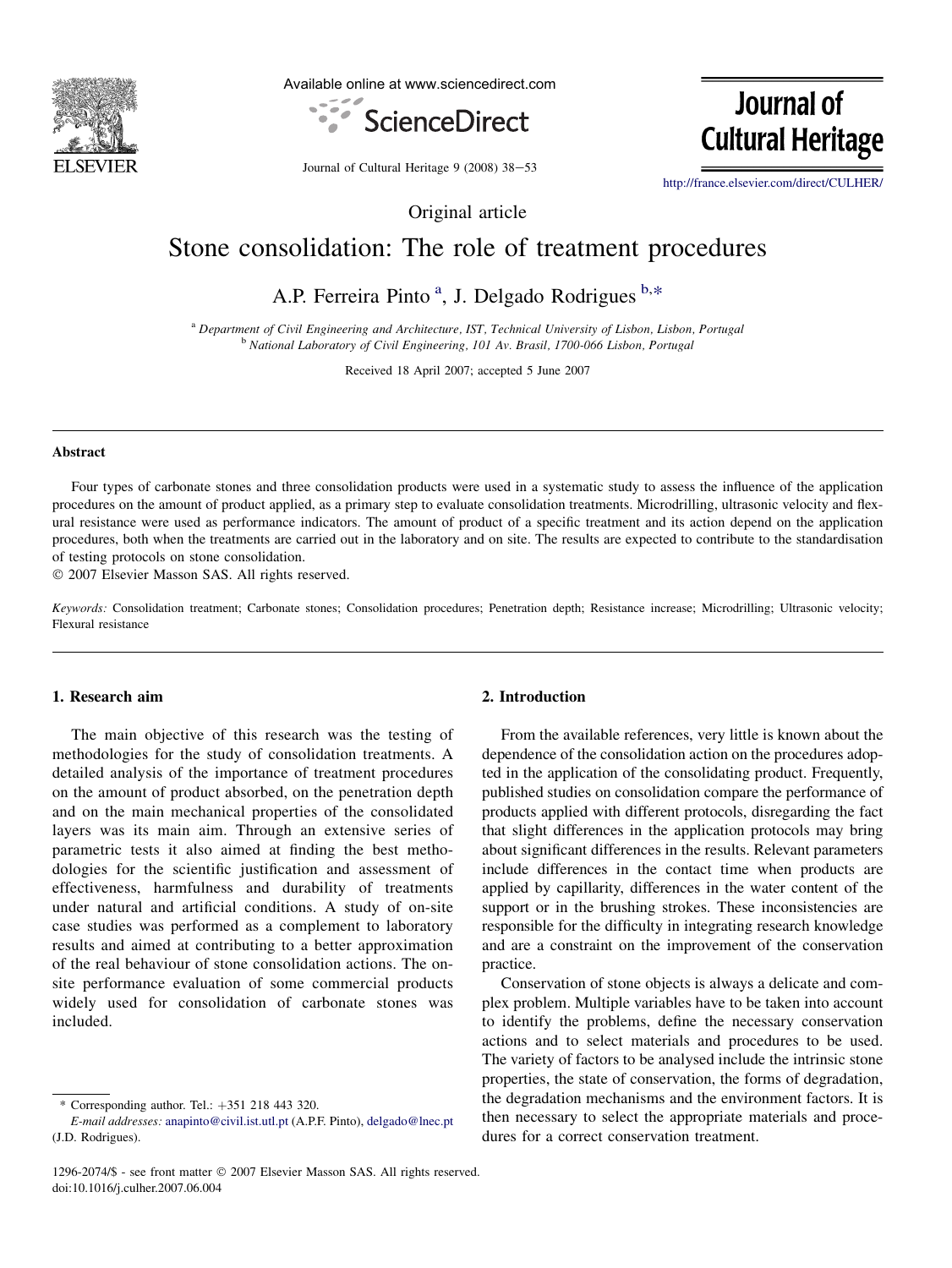Consolidation is used to improve the cohesion of weathered stone when serious decay patterns and in-depth cohesion loss are present. Consolidation treatments are the most risky conservation actions due to their irreversibility and the likeliness to cause undesired effects, such as the possible loss of the surface that was supposed to be preserved. This risk justifies the numerous studies that have been developed on stone consolidants.

In general, inorganic products, such as calcium hydroxide, barium hydroxide and ammonium oxalate, are mainly addressed to act in the very superficial layers due to their low penetration capacity  $[1-3]$  $[1-3]$  $[1-3]$ . Yet, some specific uses in surface consolidation or passivation have been pointed out as important potential uses of inorganic consolidating products. Other consolidants, namely alkoxysilanes, acrylic and epoxy resins, have been widely used in stone conservation and multiple references on them can be found in the specialised bibliography [\[4,5\].](#page-14-0)

Alkoxysilane-based formulations have undoubtedly been the most widely used materials for the consolidation of stone outdoors, mainly due to their ability to penetrate easily into porous materials. They are also favourably compared to other organic-based products, for the lesser impact on the permeability and drying properties of the consolidated stones. Two compounds, in particular, have been dominant: methyltrimethoxysilane (MTMOS) and tetraethoxysilane (TEOS), in general used under the form of oligomers. These consolidants are absorbed by the stone, hydrolyzed by water to form silanols that then polymerise in a condensation reaction and form a polymer that produces the required strength increase.

The poor chemical affinity between calcite and the silica molecules formed after hydrolysis and condensation of alkoxysilanes [\[6\]](#page-14-0) and the tendency to crack during shrinkage and drying due to the gel brittleness have been responsible for several studies with the objective of modifying and improving alkoxysilane performance [\[7,8\]](#page-14-0). With these known drawbacks, the use of alkoxysilane-based products for the consolidation of carbonated stones results from the lack of more adequate alternatives.

Acrylic-based resins have been also frequently used in stone conservation, namely the acrylic resins dissolved in organic solvents, such as Paraloid B72 (Acryloid B72). They can promote a substantial increase of stone strength, although they are able to impregnate a thin outer thickness of stone only.

The epoxy resins can promote a greater increase in mechanical strength than silanes or acrylic consolidants. Concerns about this kind of product include the lack of reversibility, excessive colour changes, and viscosity, but the real problem appears to be that suitable methods of application are not well established.

Selwitz [\[9\]](#page-14-0) has reviewed the use of epoxies as consolidants, indicating successes and failures. He highlights the pioneering work of Domaslowski and Gauri, in particular, and emphasises the two different paths they have adopted in order to treat relatively small objects and large façades, respectively. The choice of the solvent, the application procedures and postapplication care are vitally important to reach a successful treatment. Domaslowski in 1969 tested applications with a ''pocket system'' that was intended to hold the consolidant against the stone, while Mirowski in 1988 described a system of bottles for maintaining a steady supply of the consolidant at a large number of contact points. Schoonbrood developed in 1993 a low-pressure application technique that maximises capillary absorption and Hempel has applied a vacuum system to facilitate the penetration into movable objects.

Cavaletti et al. [\[10\]](#page-14-0) introduced cyclo-aliphatic epoxy resins and applied such a resin to consolidate large columns of decayed granite, by using a vacuum-assisted impregnation technique.

In conservation practice, consolidants are usually applied to the surface of the stone by brush, although applications by spraying or by long-lasting direct contact might be interesting alternatives. In the laboratory, researchers have adopted a wide variety of application protocols to carry out consolidation. For instance, Tabasso and Santamaria [\[11\]](#page-14-0) used capillarity absorption for 20 h, while De Witte et al. [\[12\]](#page-14-0) applied capillarity for only 15 min. Bradley [\[13\]](#page-14-0) applied drops with a pipette until saturation, Valdeón et al. [\[14\]](#page-14-0) used capillarity until total saturation, Kumar and Ginell [\[15\]](#page-14-0) used spraying and capillary rise, Maravelaki et al. [\[16\]](#page-14-0) applied consolidant by capillary absorption, brushing and with a pipette, and Delgado Rodrigues and Costa [\[17\]](#page-14-0) used capillarity for 24 h or a 2-step immersion for 24 h. However, to our best knowledge, no specific and systematic study of the influence of the application protocols on the performance of stone consolidants has been carried out so far. In general, the studies did not pay particular attention to the importance that the application protocols may have on the performance of the consolidation treatments, although some researchers have warned of the influence of the application conditions on the consolidation action as well as of its dependence of the stone characteristics [\[18\]](#page-14-0).

The performance of a consolidation treatment depends not only on the product and on the stone characteristics, but also on the procedures used for the application of consolidants and possibly on the stone and ambient conditions existing before, during and after the product application. This complexity is encompassed under the term ''treatment'', a notion that needs to be further detailed.

The concept of "treatment" is not currently adopted when stone conservation is involved. The majority of the research studies in this field have been concerned with the study of specific aspects mainly related to the chemical behaviour of consolidants and less with the potential performance of the products when applied in real situations. For instance, stone powders have been used to study chemical reactions, but usually the results are not validated directly on stone surfaces. In other studies, the products are tested on stones but their action is not directly evaluated with the objective of identifying and quantifying the main characteristics that desirably should be altered by the treatment.

Sasse [\[19\]](#page-14-0) based on previous studies of his team [\[20,21\]](#page-14-0) has shown that the performance evaluation needs to integrate multiple variables, and in this same vein Delgado Rodrigues and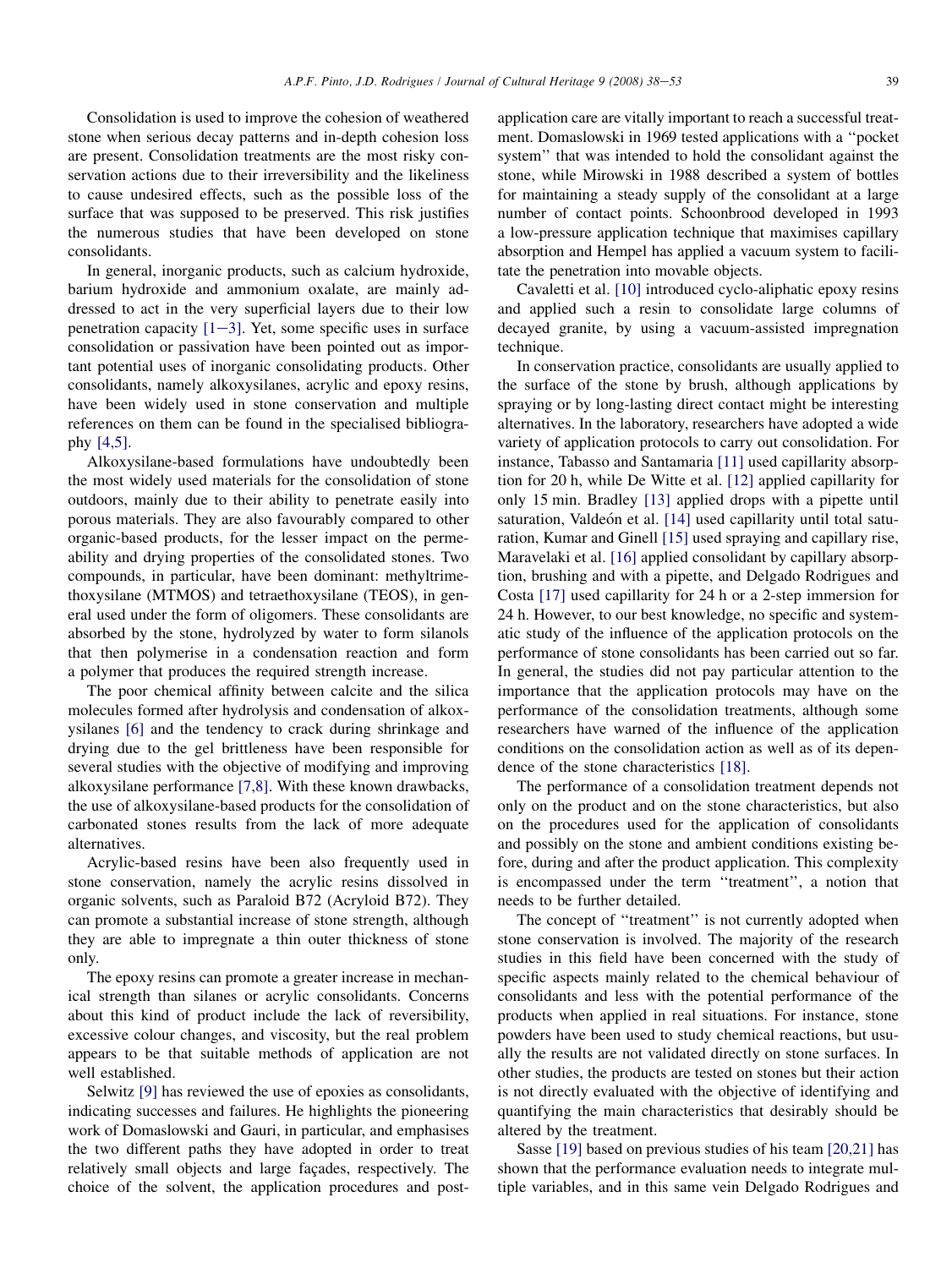Grossi [\[22\]](#page-14-0) have proposed a general approach to assess the compatibility of consolidants.

Consolidation depends on the type of product, the chemical nature of solvents and the concentration of solutions. In our approach, a consolidation ''treatment'' is the result of applying a given product following a specific protocol and it shall be defined by taking into account all relevant aspects, such as:

- stone type and properties: major chemical constituents, physical characteristics (porosity, pore size dimensions, water absorption), mechanical characteristics (drilling resistance, ultrasonic velocity, surface hardness), dimension of the surface under treatment;
- characteristics of the product: chemical nature of the consolidant and solvents, concentration taken as reference;
- application procedure: application process, number of applications, time interval between applications;
- amount of product to be applied or to be retained by the stone;
- ambient conditions required during and after treatment and the indication of limiting conditions (temperature and RH ranges, for instance);
- stone conditioning (water content, surface condition, etc.).

This paper addresses the consolidation achieved with several consolidation treatments and demonstrates its dependence on the stone lithotype, the type of product, the procedure adopted for the application of the product and the amount of product absorbed. The research was developed on four carbonate stones and with three consolidating products (ethyl silicate, acrylic and epoxy resins) and is supported in laboratory and in on-site tests. The consolidation achieved by the treatments was evaluated through microdrilling, ultrasonic velocity and flexural resistance. The results demonstrate that consolidation can only be defined in strict relation with the treatment that produces it, and show that its study shall be carried out under conditions directly resulting from the application of a defined amount of the specific product following a pre-defined application procedure.

# 3. Materials and methods

# 3.1. Stone materials

The laboratory experiments were carried out on four carbonate stones of different intrinsic properties that correspond to varieties present in many historic buildings in Portugal. Ançã and Boiça stones are very pure calcitic limestones almost exclusively formed of calcite. Both are quarried in the Coimbra region. Ançã stone is a very homogenous and fine grained white stone, having very high porosity. Coimbra and Lisbon stones are yellowish, mainly constituted of dolomite, which are quarried from Coimbra and Lisbon regions, respectively. Coimbra stone is a heterogeneous material and may show iron spots. [Tables 1 and 2](#page-3-0) present some properties of the selected stones.

The petrographic study of thin sections of Ançã stone shows that it is a calcitic vase with minor organic remains irregularly spread in the matrix and brown dendritic structures (probably iron oxides). Boiça stone is a homogeneous micritic matrix with frequent fossil remnants and veinlets of crystallised calcite.

Thin sections of Coimbra stone reveal zones with distinct characteristics. In some areas the stone is homogeneous and fine-grained, with no impurities, while other areas show a pervasive network of dendritic features filled or delineated with a brownish substance. Ferruginous intraclasts with round regular forms are also observed. Coimbra stone is brecciated in some cases with an important presence of fissures filled with iron oxides or calcite.

Lisbon stone is a fine-grained micrite having frequent vacuoles with diverse forms and dimensions. Some of these vacuoles are visible to the naked eye. The borders of the vacuoles are made of well developed dolomite crystals and frequently with perfect rhombohedric forms.

Ançã stone is a very pure limestone with 96% calcium carbonate (estimated from the CaO content of [Table 2](#page-3-0)) with silica as the main accessory mineral. Boica stone is mainly calcium carbonate (92%) and registers the presence of silica and some other accessory minerals.

According to the classification of Cayeux [\[23\]](#page-14-0) (quoted in Carozzi [\[24\]\)](#page-14-0), Coimbra and Lisbon stones are calcitic dolostones, with 84% and 76% of dolomite, respectively (estimated from the MgO content of [Table 2](#page-3-0)). The presence of silica and alumina in both stones points out the possible presence of clay minerals.

The Ançã and Boiça stones have quite different porosities, but both present a typically unimodal pore size distribution characterised by the presence of larger pores  $(0.05 \text{ to } 1 \text{ }\mu\text{m})$ in Anc $\tilde{a}$  than in Boica stone (0.01 to 0.2  $\mu$ m), [Fig. 1](#page-3-0). The heterogeneity of Coimbra stone is so pronounced that in some areas it is possible to visually identify zones where the stone is softer and more porous  $(Z1)$  than in others that are characterised by their lower porosity and higher hardness (Z2). The pore size distribution of Coimbra stone from the more porous material (Z1) and Lisbon stone present a tendency to be bimodal with the presence of graduated and extensive pore sizes, [Fig. 1.](#page-3-0) This tendency for the polymodal distribution can be related to the process of dolomitisation [\[25\]](#page-14-0). The pore size distribution of Coimbra stone representative of the material with lower porosity (Z2) indicates that the pore space is made of pores with larger dimensions than those present in the more porous zones  $(Z1)$ .

Although the methods available to evaluate treatments on site are scarce, the performance of the treatments under real conditions is fundamental for the correct understanding of their applicability. Sasse and Snethlage [\[21\]](#page-14-0) stress this importance and propose that the treatment performance should be evaluated under real situations, whenever the laboratory studies had pointed out the products to be promising.

To complement the laboratory studies, some areas from Portuguese monuments were selected to study some consolidation treatments under real conditions. Three monuments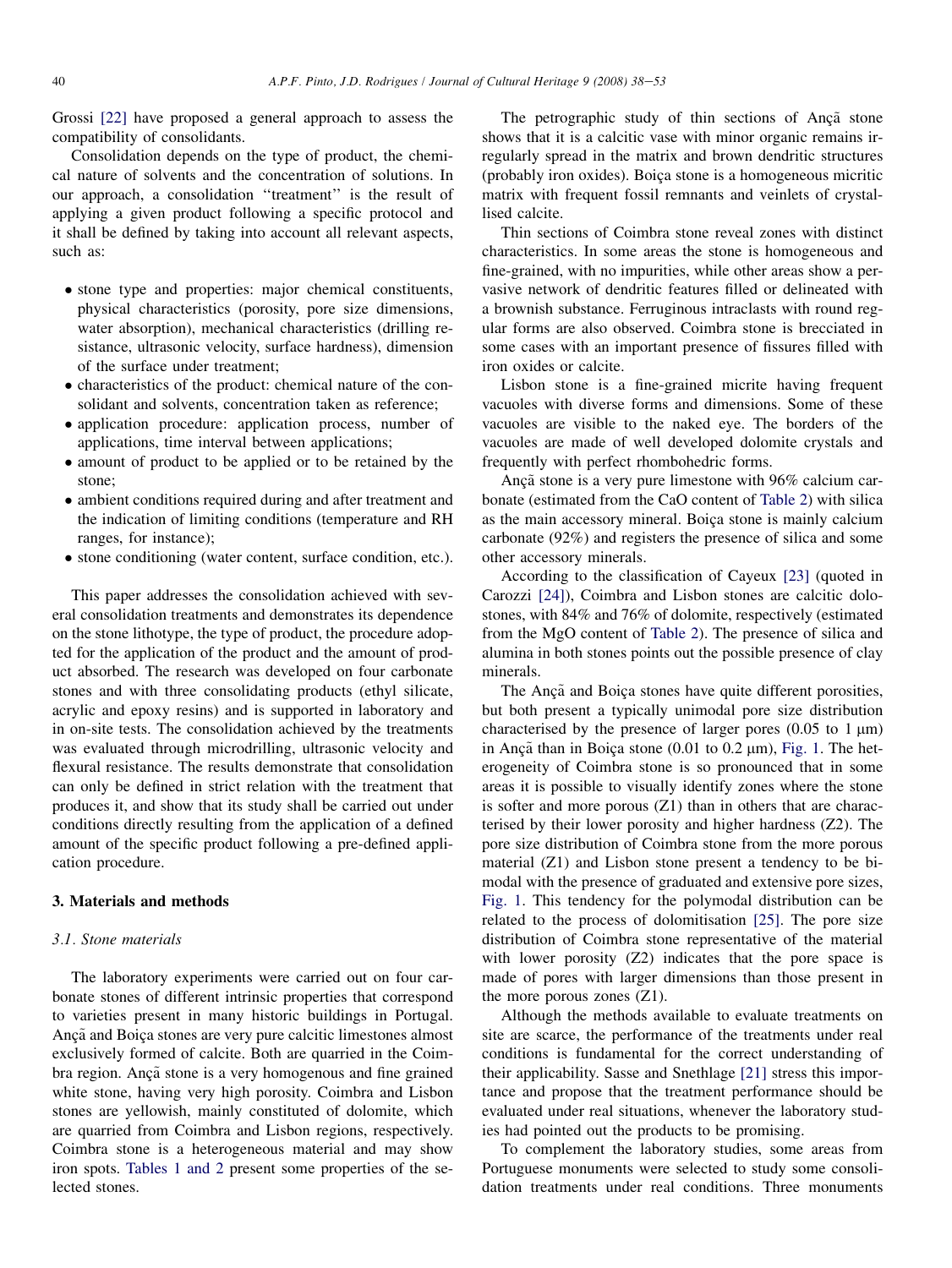<span id="page-3-0"></span>

| Table 1 |                                              |  |  |
|---------|----------------------------------------------|--|--|
|         | Some basic properties of the selected stones |  |  |

| Stone   | Real density<br>$(\text{kg m}^{-3})$ | Open porosity<br>$(\%)$ | Water absorption under<br>low pressure (pipe method)<br>(RILEM II-4) $(cm3)$ (at 1 h) | Flexural strength<br>(MPa) | Ultrasonic velocity<br>$(m s^{-1})$ |
|---------|--------------------------------------|-------------------------|---------------------------------------------------------------------------------------|----------------------------|-------------------------------------|
| Ançã    | 2711 $(\pm 3)$                       | $27.2~(\pm 1.1)$        | $4.000$ (in less than 6 min)                                                          | 5.2 $(\pm 0.4)$            | 3200 $(\pm 100)$                    |
| Boica   | $2710 (\pm 5)$                       | 9.6 $(\pm 1.1)$         | $0.500 \ (\pm 0.100)$                                                                 | 14.0 $(\pm 1.4)$           | 4750 $(\pm 200)$                    |
| Coimbra | 2853 $(\pm 44)$                      | 17.8 $(\pm 3.3)$        | $0.775 \ (\pm 0.275)$                                                                 | 11.6 $(\pm 2.1)$           | 4520 $(\pm 260)$                    |
| Lisbon  | 2846 $(\pm 17)$                      | 15.4 $(\pm 1.7)$        | $0.475 \ (\pm 0.150)$                                                                 | 16.0 $(\pm 1.2)$           | 4950 $(\pm 120)$                    |

located in Coimbra and one in Lisbon were selected. Celas Monastery is located in Coimbra and was selected for testing consolidation treatments on Ançã stone. Sub-Ripas Palace and the University of Coimbra were selected to test some stone elements similar to the Coimbra stone used in laboratory studies. S. Julião fortress is located in the surrounding of Lisbon city and the tested areas are similar to the Lisbon stone tested in laboratory experiments.

Specific areas in these buildings were selected and characterised, and samples were collected for evaluation of physical properties, such as porosity, water absorption, and real density. The on-site water absorption was measured with the pipe method according to the RILEM II.4 [\[26\]](#page-14-0) standard.

The physical properties of the collected samples, complemented with information taken from other studies [\[27, 28\]](#page-14-0) point out that:

- The stone elements of Celas Monastery are made of limestone similar to the Ançã stone used in the laboratory studies although slightly stronger ([Fig. 2\)](#page-4-0), with slightly lower porosity (23–26%) and absorption capacity (4 cm<sup>3</sup> of water absorbed in 30 min with the pipe method).
- $-$  The characterisation of samples from Sub-Ripas Palace stone elements and the on-site tests performed confirm that the tested areas are made of stones similar to the Coimbra stone. The samples tested had  $14-19\%$  porosity,  $2850-2890$  kg m<sup>-3</sup> real density and a heterogeneous strength, as displayed in [Fig. 3.](#page-4-0)
- e X-Ray diffraction of samples from the University of Coimbra identified dolomite as the most frequent mineral, with calcite and a minor amount of montmorillonite. The stone in the University of Coimbra is heterogeneous and contains significant fissuring that is responsible for the

| Table 2                                       |  |  |
|-----------------------------------------------|--|--|
| Stone chemical results of the selected stones |  |  |

| $(\%)$               | Ançã  | Boica | Coimbra | Lisbon |
|----------------------|-------|-------|---------|--------|
| (MgO)                | 0.61  | 1.78  | 18.4    | 16.67  |
| (CaO)                | 53.55 | 51.44 | 26.8    | 31.13  |
| (SiO <sub>2</sub> )  | 2.8   | 2.5   | 7.0     | 5.15   |
| $(Al_2O_3)$          | 0.23  | 0.53  | 1.4     | 1.35   |
| (Na <sub>2</sub> O)  | 0.03  | 0.04  | 0.35    | 0.05   |
| $(K_2O)$             | 0.12  | 0.31  | 0.65    | 0.84   |
| (Fe <sub>2</sub> O3) | 0.11  | 0.52  | 1.7     | 1.53   |
| H <sub>2</sub> O     | 0.08  | 0.14  | 0.35    | 0.22   |
| Loss on ignition     | 42.5  | 42.1  | 42.0    | 42.6   |

variable water absorption obtained with the pipe method  $(0-3.2 \text{ cm}^3 \text{ after } 1 \text{ h})$ . This indicates that the stone present in University of Coimbra is similar to the Coimbra stone. - The samples from S. Julião Fortress have porosity  $(12\%)$ similar to the Lisbon stone. However, they have lower real density (2450 kg  $m^{-3}$ ) and distinct capacity of water absorption  $(0.1-1.2 \text{ cm}^3 \text{ after } 60 \text{ min.})$  when compared to the properties of Lisbon stone of the laboratory studies.



Fig. 1. Pore size distributions of the selected stones.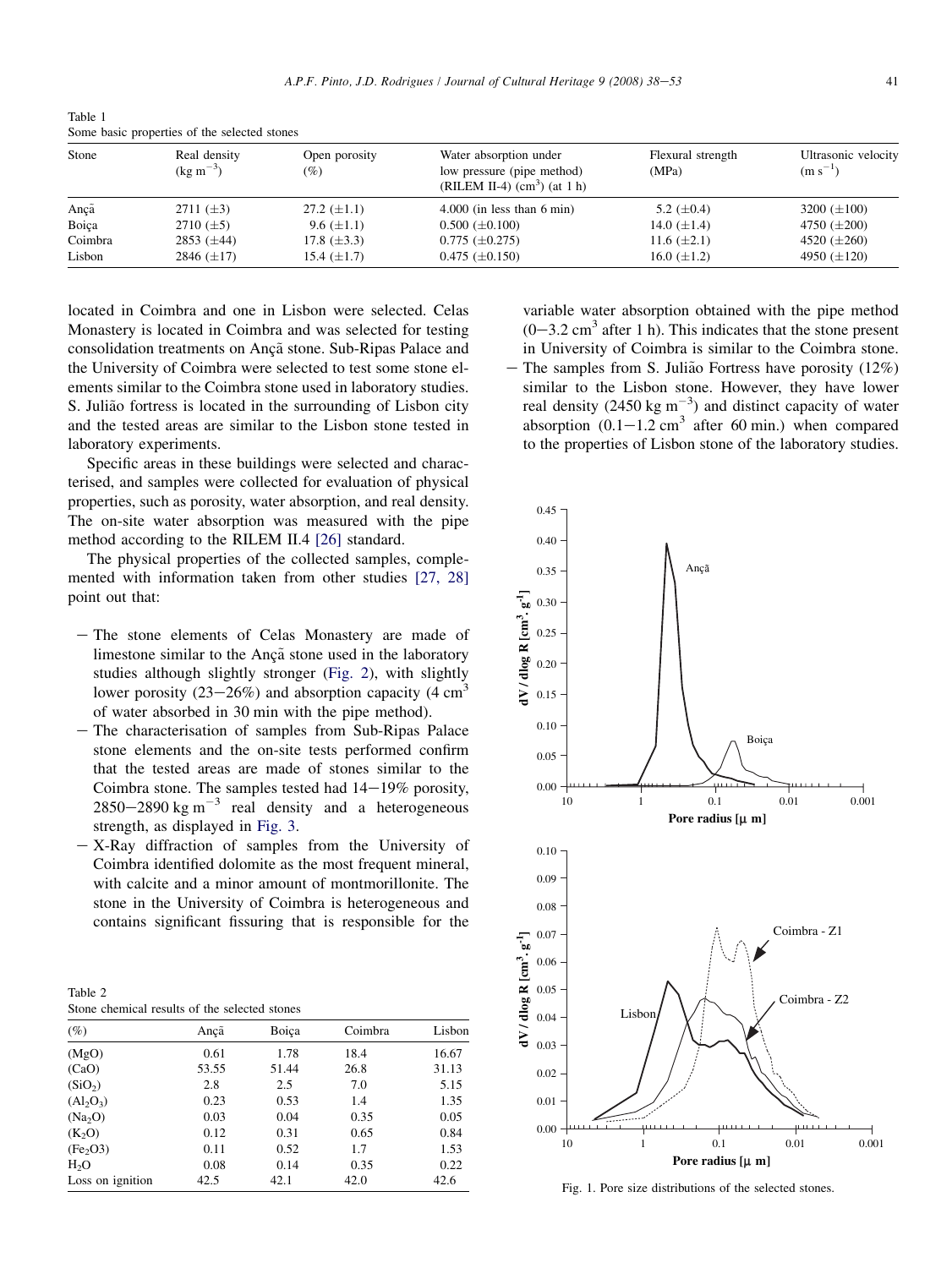<span id="page-4-0"></span>

Fig. 2. Drilling resistance measured on stone elements of Celas Monastery compared with the drilling resistance characteristics of Ançã stone studied under laboratory conditions (shaded area of the graph).

## 3.2. Treatment products

Three commercially available consolidants were applied to each lithotype. Designation, manufacturer, solution applied, acronym, specific gravity and Brookfield viscosity are shown in [Table 3](#page-5-0).

The ethyl silicate (TG) contains a pre-polymerised TEOS mixed with white spirit as described by De Witte and collaborators [\[12\].](#page-14-0) The technical sheet indicates that the minimum deposition of gel of silica is 34% and the density at 25  $\degree$ C is  $0.95$  g cm<sup>-3</sup>. This product is used as received.

The acrylic consolidant Paraloid B72, produced by Röhm and Hass, is described by the manufacturer as an ethyl-methacrylate copolymer, but is identified in the literature as an ethyl-methacrylate/methyl-acrylate copolymer (PEMA-PMA) [\[11,29\].](#page-14-0) It has a vast history of applications in the conservation field. The necessity to study solutions with low concentration



Fig. 3. Drilling resistance and heterogeneity identified on two stone elements of Sub-Ripas Palace and its comparison with Coimbra stone studied under laboratory conditions (shaded areas of the graph).

led to the use of the acrylic resin in the solid form, for subsequent preparation of the impregnation solution. According to the manufacturer, the solid product has a density at  $25^{\circ}$ C of 1.15  $\text{g cm}^{-3}$ , a parameter of solubility of 9.3, being compatible with several solvents, namely toluene, xylene and acetone. Paraloid B72 was applied with the following formulation:  $0.06:0.61:0.09:0.2 =$  resin/toluene/xylene/acetone and will be referenced in this paper with the acronym B.

The epoxy consolidant is a system of two components (a resin and a hardener) that has been applied in the preservation of a number of important stone monuments in Italy. The resin is a cycloaliphatic epoxy resin, EP 2101, produced by EURO-STAC, in the form of a 25% solution in toluene and isopropanol [\[10\]](#page-14-0). The hardener is an aliphatic polyamine solution that is mixed with the resin to provide a consolidating system in a proportion (hardener/resin) of 1:5 in weight. From the technical sheet, the resulting properties are: dry residue of 25%, viscosity (25 °C) of 10 mPa s and density (20 °C) of  $0.85 \pm 0.05$  g cm<sup>-3</sup>. The induction and application time is dependent on the temperature when the components are blended. According to the manufacturer, the product can be diluted by using a mixture of toluene and xylene in a proportion of 1:1 to reduce its consolidating effect. In the present study, that method was used to dilute the consolidant in the proportion consolidant/solvent  $= 1:1$  by weight. This product will be referenced in this paper with the acronym EP.

According to the manufacturer, TG should be applied until the saturation of the support, being understood that this point is achieved when the surface remains wet for 1 min. EP consolidant should be applied until saturation, taking care that the surface must remain wet in order to guarantee the continuous absorption of the product. The technical sheet of the acrylic product does not recommended specific procedures that should be respected in its application.

## 3.3. Application procedures

Consolidants were applied on the dry stone materials stabilised under laboratory conditions for at least 1 month. Specimens with different sizes and forms were treated by capillarity, by immersion and by brushing to evaluate the influence of the application procedure on the absorption of products and on the subsequent consolidation.

The treatments by capillary absorption were performed on  $5 \times 5 \times 10$  cm prismatic specimens, one for each lithotype with the exception of Coimbra stone, for which two specimens were tested. One face of  $5 \times 5$  cm was placed in contact with the consolidant for 3 h, taking adequate measures to minimise the solvent evaporation during the application period.

The treatments by immersion were performed on prismatic specimens of  $2.5 \times 2.5 \times 10$  cm,  $2.5 \times 2.5 \times 5$  cm,  $3 \times 3 \times$ 12 cm and  $3 \times 3 \times 6$  cm, on at least 11 specimens for each pair stone/consolidant. Immersion lasted 3 h or 24 h (14 h for EP) to achieve maximum penetration, a good approximation as to what could be expected from a fully impregnated specimen, and to evaluate the importance of the immersion time on the consolidation action. Five specimens were treated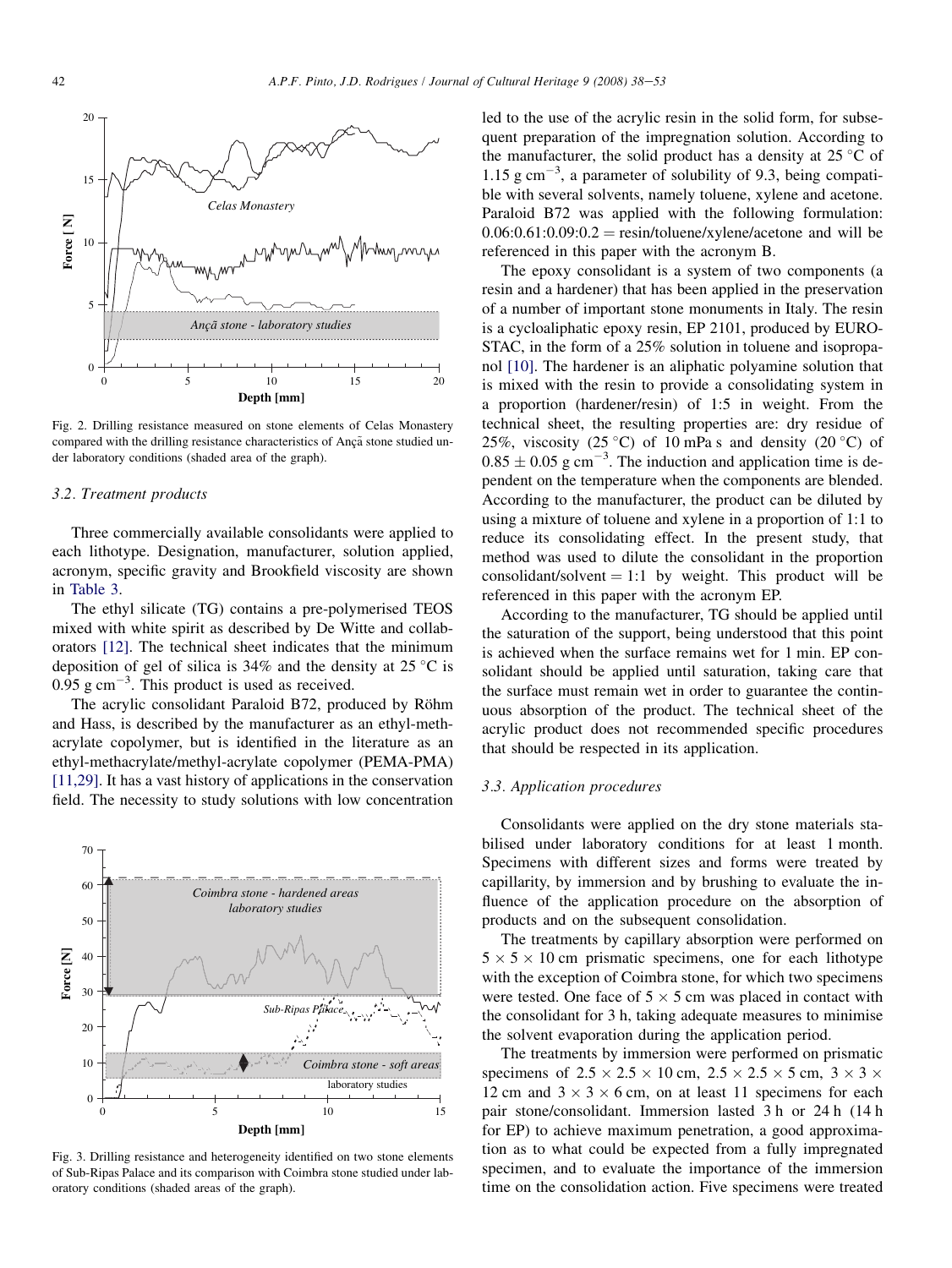<span id="page-5-0"></span>Table 3 Properties of the used consolidation products

| Designation  | Manufacturer    | Solution applied                                                  | Acronym | Specific gravity<br>$(g \text{ ml}^{-1})$ | <b>Brookfield</b><br>viscosity (mPa s) |
|--------------|-----------------|-------------------------------------------------------------------|---------|-------------------------------------------|----------------------------------------|
| Tegovakon V  | Goldschmidt     | Ready to use                                                      | TG      | 0.95                                      |                                        |
| Paraloid B72 | Röhm and Hass   | Dissolved at 0.06:0.61:0.09:0.2 (resin/toluene/xylene/acetone)    | B       | 0.84                                      |                                        |
| EP 2101      | <b>EUROSTAC</b> | Diluted in 1:1 in a mixture of toluene/xylene $(1:1)$ , in weight | EP      | 0.88                                      |                                        |

during 24 h (14 h for the epoxy consolidant) and at least one for the 3 h immersion. The longest time of immersion performed with the EP product was 14 h, since this period corresponds to the longest span of applicability after its preparation, for the temperature range prevailing when it was prepared and applied.

Stone slabs with about 3 cm thickness and  $100-300$  cm<sup>2</sup> surface and cubic specimens of  $5 \times 5 \times 5$  cm were consolidated by brushing until apparent refusal in order to achieve a treatment similar to those usually carried out in real situations. The apparent refusal was considered to be reached when the surface remained wet for 1 min. The treatment was carried out by brushing at least four stone slabs and four cubic specimens per consolidation treatment. For each product the application by brushing was done as follows:

- TG (ethyl silicate): two applications in the same day with a time interval of 4 h between them and the repetition of this procedure 2 days later;
- B (acrylic resin): two applications in the same day with a time interval of 4 h;
- EP (epoxy resin): one application.

To guarantee the necessary correspondence between the laboratory studies and field practice, some treatments were performed on site by brushing with the same products tested in the laboratory. The products were applied until saturation of the support was reached, this being understood to occur when the surface remained wet for 1 min, as performed in the laboratory treatments.

On site, other time intervals between applications were used besides the ones that were carried out under laboratory conditions.

Immediately after the application, the surfaces were gently cleaned with pure solvent in a soft cotton tissue to avoid the accumulation of product on the surface and the formation of superficial deposits or thick films. At least 1 month elapsed between the application of the products and the evaluation of the corresponding consolidation action.

# 3.4. Testing methods

For the quantification of the amount of product involved in the treatment for each situation under analysis, the following parameters were determined: the amount of product absorbed, the dry mass residue and the amount of product consumed (in the case of brush applications). The quantification on site was made through the evaluation of the amount of product consumed per unit surface under treatment.

The amount of product consumed by brushing was defined as the amount of product applied in weight of product per unit surface  $(kg \text{ m}^{-2})$  under treatment. The amount of product consumed was obtained through the mass difference of the recipient with the product before and after treatment. This quantification is very useful, because it is the only way to provide information for the conservation practice in terms of the specification of the amount of product [\[30\]](#page-15-0).

The amount of product absorbed by brushing, capillarity and immersion application was determined by weighing the specimens before and immediately after treatment and is expressed as the weight of product per unit surface (kg  $m^{-2}$ ) in contact with the products.

The consolidation effect was quantified by microdrilling resistance, ultrasonic velocity and flexural strength.

The drilling resistance measurement system (DRMS) has been developed as an attempt to design a portable system capable of carrying out minimally destructive tests in the laboratory and on site based in microdrilling. Further information about the technical and scientific background can be found in Tiano et al. [\[31,32\]](#page-15-0). The DRMS makes it possible to obtain the drilling resistance based on the measurement of the force necessary to drill a hole under specific operating conditions. Recent results obtained with the DRMS place this methodology as the most promising for the evaluation of the consolidation performance, particularly in relatively soft stones  $[31-36]$  $[31-36]$  $[31-36]$ . In this study current tungsten drill bits with 5 mm diameter were used with a rotation speed of 400 rpm and penetration rate of 15 mm  $min^{-1}$ .

Table 4 Products application by brush: amount of product consumed and absorbed

| Stone   |                    | Amount of product consumed (kg m <sup>-2</sup> ) |                    | Amount of product absorbed (kg m <sup><math>-2</math></sup> ) |                  |                  |
|---------|--------------------|--------------------------------------------------|--------------------|---------------------------------------------------------------|------------------|------------------|
|         | TG                 |                                                  | EP                 | TG                                                            |                  | EP               |
| Ançã    | 3.3 $(\pm 0.65)$   | 4.9 $(\pm 1.60)$                                 | $6.0 \ (\pm 1.12)$ | 2.3 $(\pm 0.54)$                                              | 2.1 $(\pm 0.68)$ | 4.0 $(\pm 1.50)$ |
| Coimbra | $0.9 \ (\pm 0.52)$ | $1.7 \ (\pm 1.71)$                               | 1.2 $(\pm 0.68)$   | $0.4~(\pm 0.06)$                                              | $0.2~(\pm 0.03)$ | $0.4~(\pm 0.09)$ |
| Lisbon  | $0.8~(\pm 0.46)$   | 1.2 $(\pm 0.70)$                                 | $0.6~(\pm 0.36)$   | $0.2~(\pm 0.05)$                                              | $0.2~(\pm 0.04)$ | $0.2~(\pm 0.03)$ |
| Boiça   | $0.6~(\pm 0.40)$   | $1.0~(\pm 0.80)$                                 | $0.7~(\pm 0.41)$   | $0.2~(\pm 0.02)$                                              | $0.1~(\pm 0.03)$ | $0.1~(\pm 0.02)$ |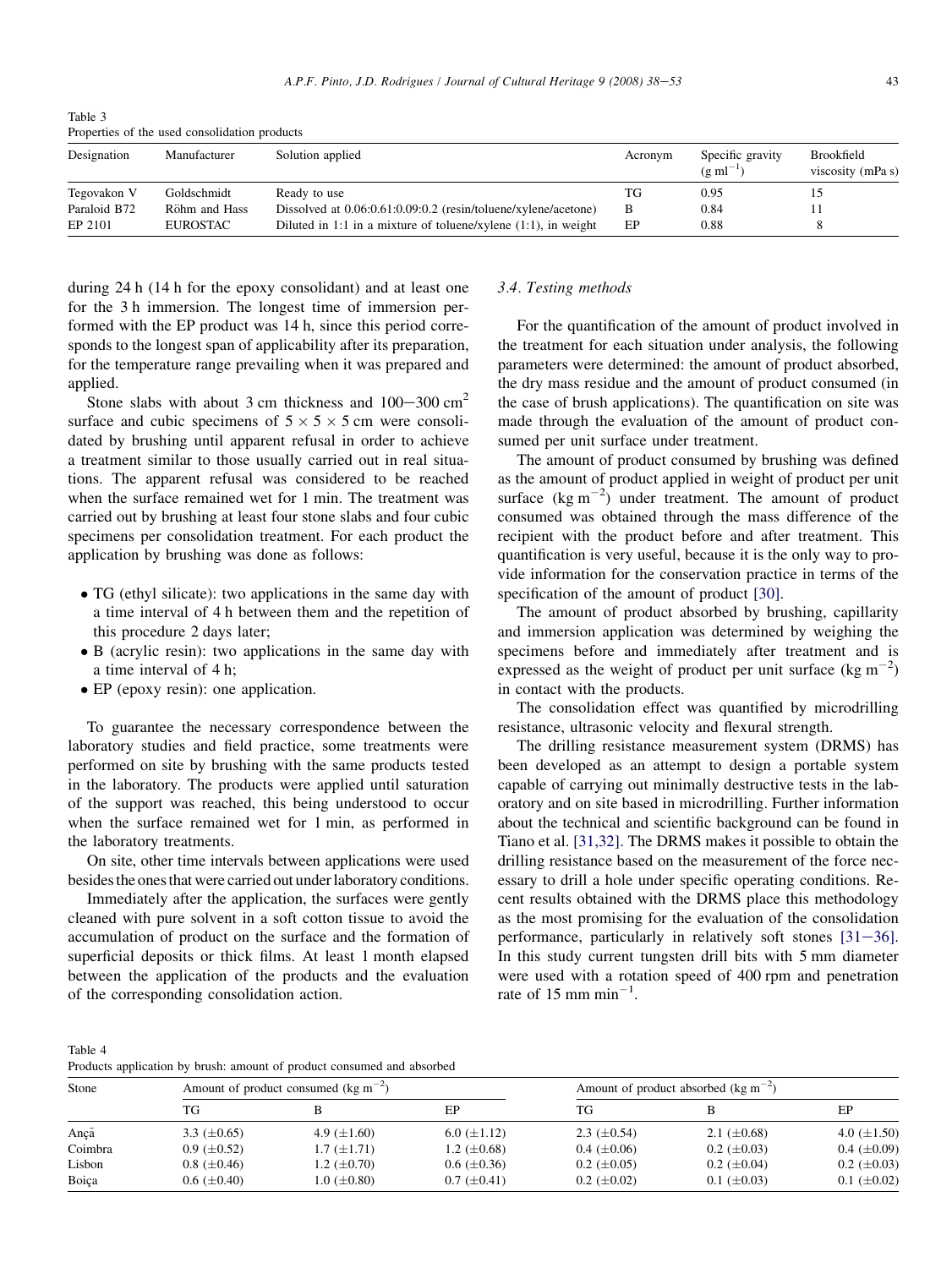

Fig. 4. Products application by brush on stone slabs. Total amount of product consumed and absorbed (sequence of bars is, from left to right, TG, B, EP).

The ultrasonic velocity is one of the non-destructive tests more widely used for evaluating mechanical characteristics of stone. Since consolidants are supposed to change the stone porosity and mechanical properties, the ultrasonic velocity is usually considered as a good diagnostic tool to trace these changes. Ultrasonic measurements were performed in the laboratory on dry samples. The frequency used for the longitudinal velocity measurements was 45 kHz, in transmission mode, by using a pulse generator G. Steinkamp (BP-7) and cylindrical and tapered transducers both with equal vibration frequencies.

The increase in mechanical strength promoted by the consolidants was evaluated on the specimens fully impregnated by immersion. Strength was quantified by means of the flexural strength under concentrated load in a Lloyd Universal Testing Machine with a load cell of 10 kN. This test was carried out before and after consolidation.

# 4. Results and discussion

#### 4.1. Absorption of products

[Table 4](#page-5-0) and Fig. 4 present the average values and the standard deviation of the amount of product for all the stone consolidation trials applied by brushing. The differences between the amount of product absorbed and consumed are influenced by the degree of volatility of the solvents and the absorption capacity of the stone. In the situations under analysis, the amount of product absorbed was about 20%, 35% and 40% of the amount of product consumed, respectively for the products B, EP and TG. The higher difference was obtained for the application of product B, given the high volatility of acetone that represents 42.5% of the total mass of solvents present in the solution used.

The amount of product absorbed and consumed depends not only on the physical and chemical properties of the product but also on the pore space of the stone under treatment. [Fig. 5](#page-7-0) illustrates the dependence of the amount of product absorbed on the stone porosity. It is worth mentioning the weak absorption capacity revealed by stones with porosity lower than 18% and the apparent proportional increasing of this tendency for stones with higher porosity. As can be noticed in Figs. 4 and 5, the amount of consolidant absorbed is always much lower than the amount of product consumed, as a consequence of the volatility of the solvents, as mentioned before.

The amount of product absorbed under specific conditions defined to obtain a consolidation treatment depends also on the dimension of the surface under treatment, particularly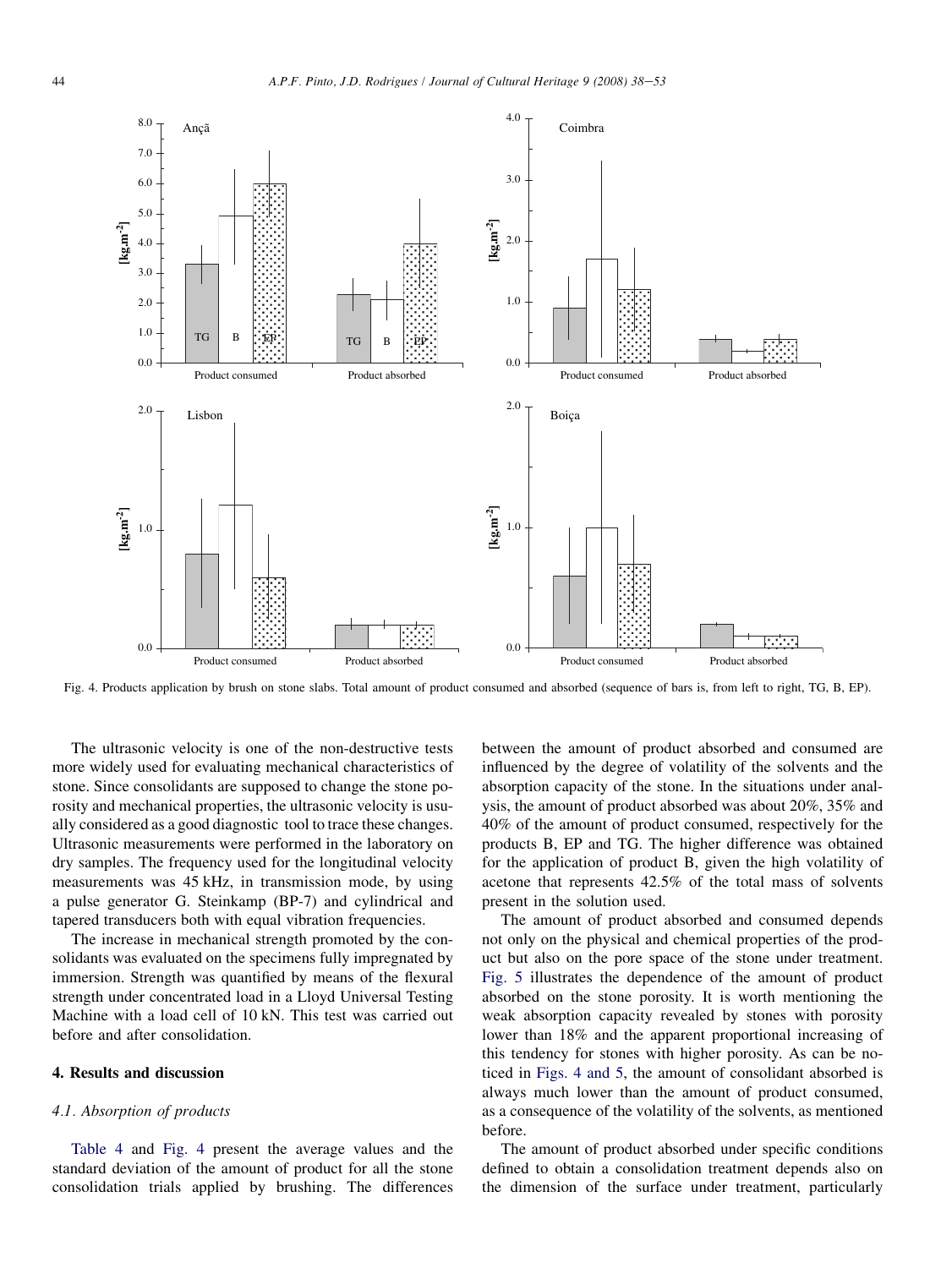

<span id="page-7-0"></span>

Fig. 5. Products application by brush. Average values of the total amount of product consumed and absorbed in function of stone porosity.

for the more porous stones and for products that have higher capability to penetrate inside the stone. Fig. 6 shows that on Ançã stone, the more porous one, it was possible to apply higher amounts of all the consolidants, under the same



Fig. 6. Products application by brush. Influence of the dimension of the surface under treatment on the amount of product absorbed (average values).

treatment protocol, on the specimens with higher tested surfaces. For less porous stones this aspect seems to be not so relevant, as can be observed in Fig. 6.

The application of products by capillarity was carried out for a period of 3 h. This period was chosen because in most situations after 1 h 30 min the product migration fringe almost stopped, [Fig. 7](#page-8-0), with exception of Ançã stone when treated with products TG and EP. In [Fig. 7](#page-8-0) it is possible to observe the difficulty revealed by product B to get inside the stones, namely on Coimbra, Lisbon and Boica stones.

Although the limited number of specimens obliges to take the results with care, it was possible to conclude that the treatments carried out by capillarity were responsible for higher amounts of product absorbed, [Table 5,](#page-8-0) when compared to the ones obtained by brushing application [\(Table 4\)](#page-5-0).

With the exception of Ançã stone, which absorbed appreciable amounts of consolidants by capillarity, all the other lithotypes absorbed small quantities, in general  $\leq$ 1 kg m<sup>-2</sup>. As in the treatment by brushing, the epoxy consolidant (EP) was the one that promoted higher amounts of product absorbed in all the stone varieties, with the exception of Lisbon stone in which the higher absorption was obtained with ethyl silicate (TG).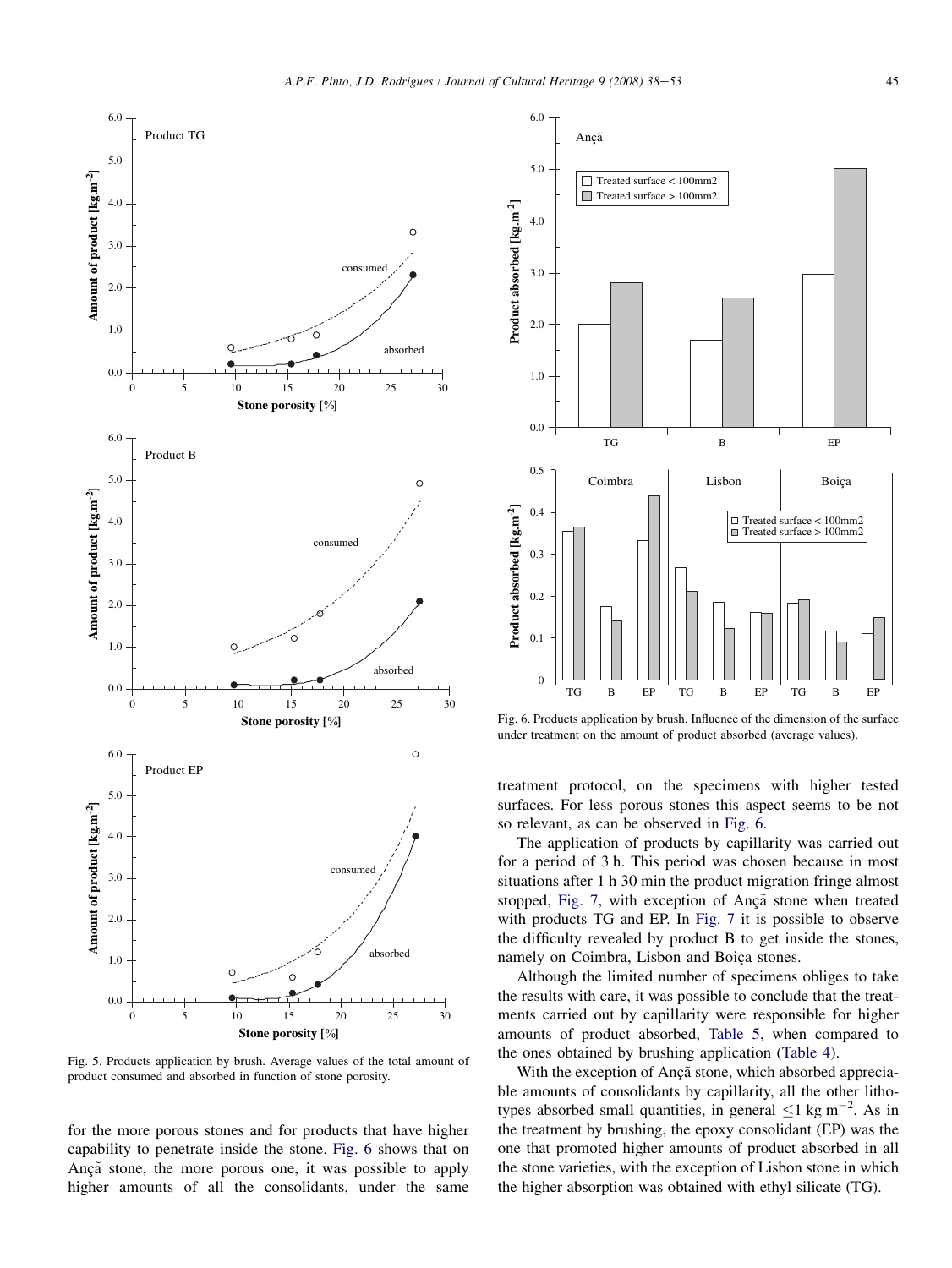<span id="page-8-0"></span>

Fig. 7. Products application by capillarity. Evolution in time of the uptake fringe during treatment.

It is expected that the amount of consolidant absorbed by the stone influences the performance of the treatment. However, the technical sheets of the consolidants do not specify the amounts to be recommended and specific studies with the objective of establishing criteria or guidelines for obtaining adequate consolidation treatments, namely in terms of the amount of product that should be absorbed to achieve a desired consolidation action, have not been made, to our knowledge.

The amount of product absorbed has a clear influence within the same stone, as regards the penetration depth and the resistance increase of the treated stone layer. This influence can be observed in [Fig. 8](#page-9-0) in terms of the drilling resistance of the Ançã stone where specimens untreated and treated by brushing with different amounts of products are compared.

Table 5

Products application by capillarity (3 h): amount of product absorbed

| Stone   |     | Amount of product absorbed ( $\text{kg m}^{-2}$ ) |     |
|---------|-----|---------------------------------------------------|-----|
|         | TG  | в                                                 | EP  |
| Ançã    | 5.6 | 6.5                                               | 8.1 |
| Coimbra | 1.1 | 0.8                                               | 1.2 |
| Lisbon  | 0.7 | 0.5                                               | 0.6 |
| Boiça   | 0.4 | 0.4                                               | 0.6 |

The influence of the amount of consolidant on the consolidation action can also be analysed in terms of the drilling energy [\[35\]](#page-15-0) as shown in the graph in the lower right in [Fig. 8](#page-9-0). This graph plots the drilling energy, computed as the integral of the drilling force for a drilling length of 20 mm. The graph clearly shows that the drilling energy is linearly proportional to the amount of product absorbed, for all products in the range of the studied amounts. Ethylsilicate induced the lowest increase, confirming the known poor consolidating capacity of ethyl silicates in carbonate stones. However, the drilling force (graph in the upper left) points out that an important increase of penetration depth can be achieved with it when the amount of consolidant is increased. The consolidation action promoted by the acrylic resin (B) seems to be more sensitive to the amount of product.

The behaviour identified in the laboratory was confirmed in onsite conditions as shown in [Fig. 9](#page-9-0), which compares the consolidation by ethyl silicate treatments carried out by brushing with two different amounts of product onto a column of Ançã stone from Celas Monastery. The treatments were performed with two similar ethylsilicates, Tegovakon V and Wacker OH. Both consolidants have densities around  $1.0 \text{ g cm}^{-3}$  and a content of ethylsilicate higher than 40%, according to the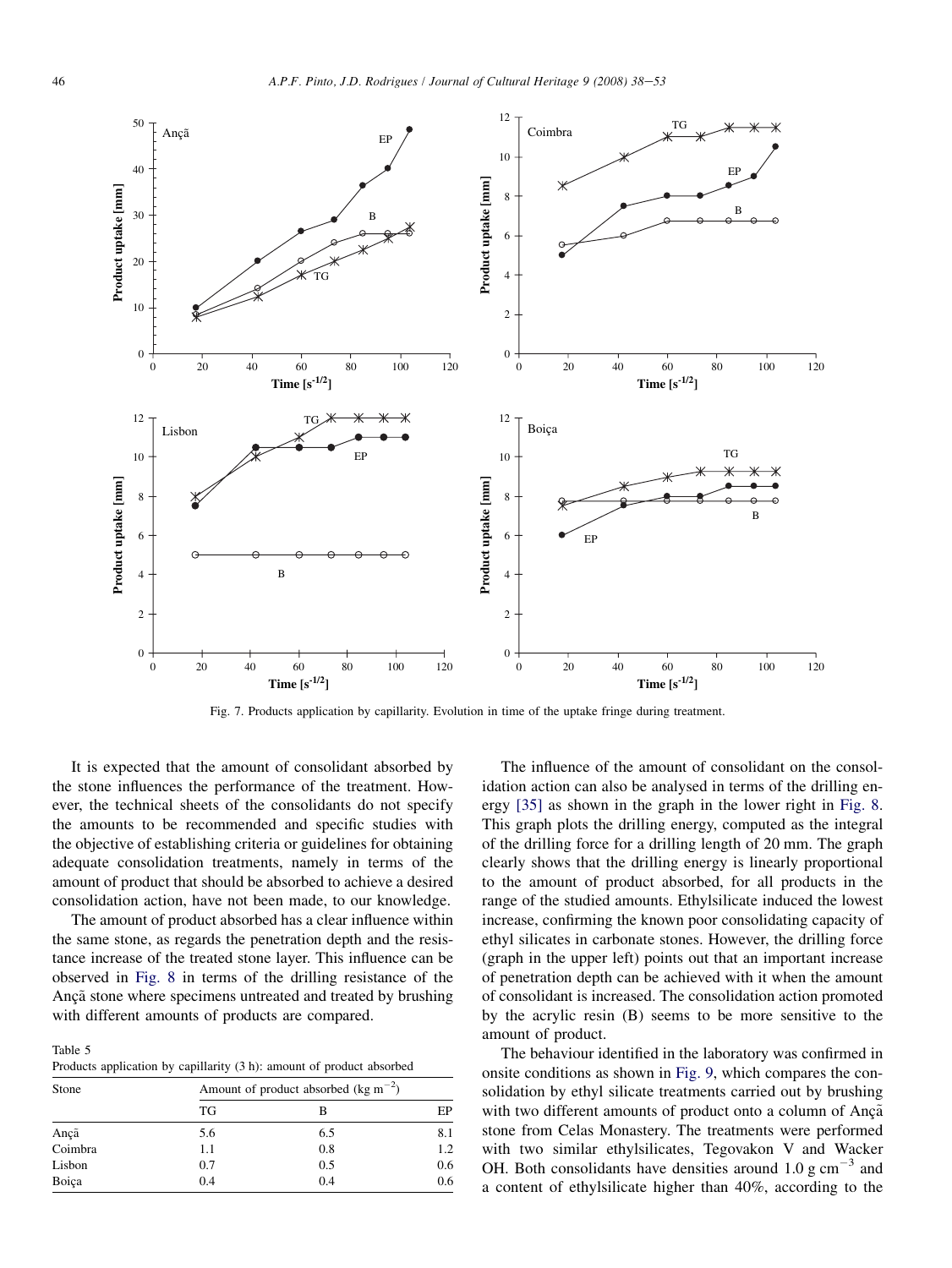<span id="page-9-0"></span>

Fig. 8. Drilling resistance of Ançã stone for different amounts of consolidation products. The graph on the lower right represents the drilling energy computed for a hole depth of 20 mm.



Fig. 9. Drilling resistance in a column of Celas Monastery before and after treatment with two commercial ethyl silicates. Each drilling graph is the average value of at least two holes.

respective technical sheets. In this specific test, the drilling resistance was measured with a 5 mm diamond drill bit under the following drilling conditions: 300 rpm and 20 mm  $min^{-1}$ . As can be observed, the behaviour tested in real conditions confirmed the influence of the amount of product in the consolidation action promoted by ethyl silicate consolidants and in the thickness of stone that became consolidated. Again, the poor consolidating capacity of ethyl silicate consolidants is reflected in the apparent small strength increase of the consolidated stone layer.

For the stones able to absorb consolidating products in sufficient amounts, the results demonstrate the importance of specifying the amount of product that must be involved in a consolidation treatment to achieve the desired penetration depth and resistance increase.

## 4.2. Number of applications

The procedures adopted for brushing application have an important incidence in the total amount that can be used in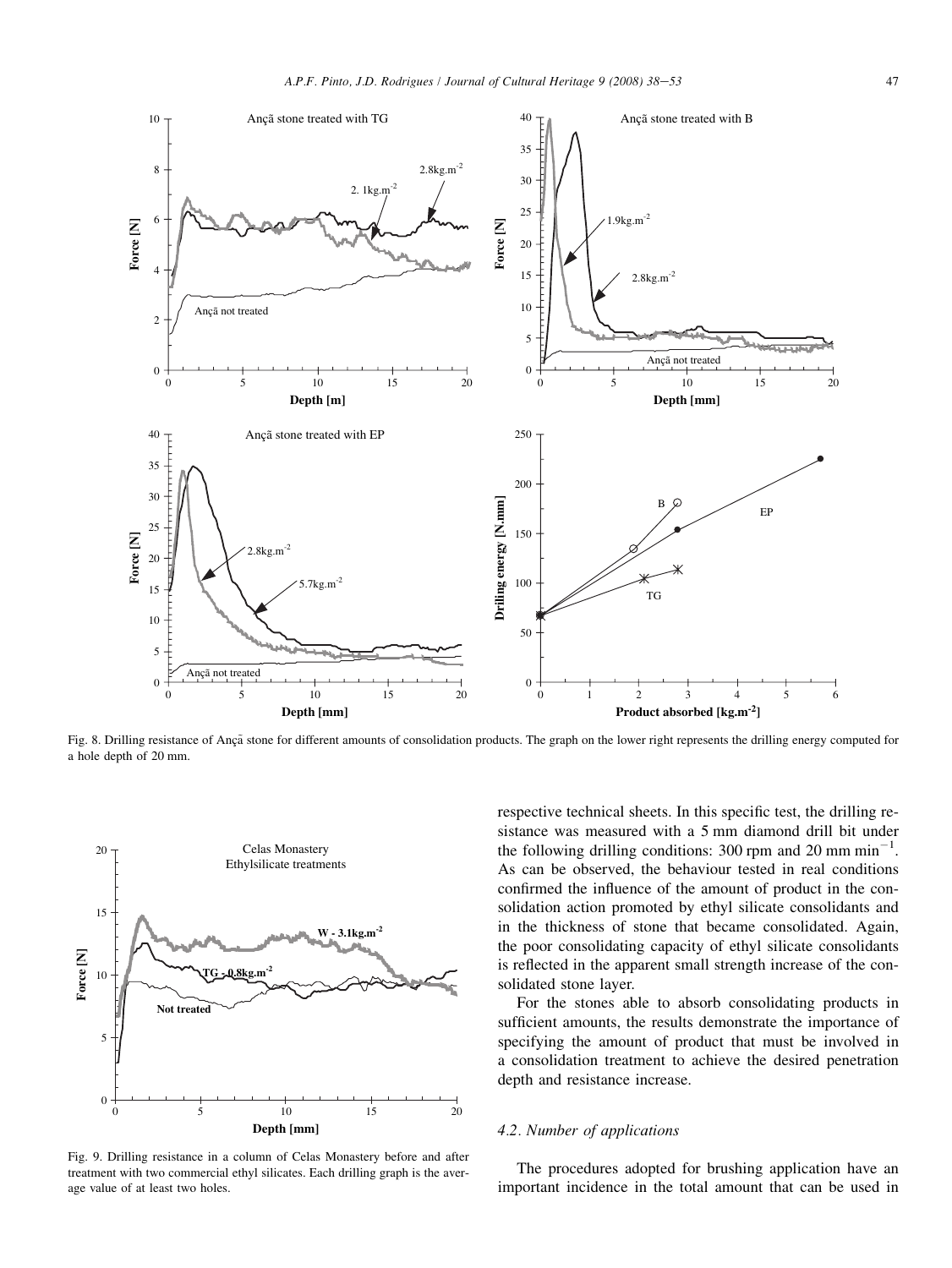a stone treatment. Fig. 10 shows the results obtained with the specimens treated by brushing. A second application in the same day means that 4 h of rest have elapsed after the first one. These results show that after the first application the absorption capacity of the stone were significantly modified. After the first application it was never possible to apply amounts of product similar to those consumed in the first action. They also show that higher amounts of product can be applied when the application consists of a single albeit longer operation.

[Fig. 11](#page-11-0) presents and compares the values of the amount of product TG and B consumed in the laboratory and on some test areas in Celas Monastery, Coimbra University, Sub-Ripas Palace and S. Julião Fortress following the same protocol in all the applications. All the amounts of product evaluated and plotted in [Fig. 11](#page-11-0) are expressed as Qi/Q1, the ratio of the amount of product consumed in each application (Qi) to the amount of product consumed in the first application (Q1). As can be observed, the practical experiments performed onsite corroborate the laboratory conclusions in terms of the influence of the number of applications in the amount of product consumed for brushing applications.

On site other treatments by brushing for different periods elapsed between applications were also carried out. All the protocols tested for TG consisted of four applications, two on the first day of the treatment plus another two on another

day. The time between applications of TG in the same day is variable, as well as the number of days elapsed between the first and the second days of treatment. As regards the different protocols tested for product B, all of them consisted of two applications in the same day varying the number of hours between the first and the second application. [Fig. 12](#page-12-0) shows the amounts of product consumed for the different protocols tested on site for products TG and B. All the amounts of product evaluated are expressed as the ratio Qi/Q1 of the amount of product consumed in each application (Qi) to the amount of product consumed in the first application (Q1). It would be expected that the increment of the time interval between applications would create conditions for the supports to absorb larger amounts of products, but the results obtained do not indicate any significant increase of the absorption capacity, thus confirming the inability to apply in a second trial an amount similar to that consumed in the first application.

Snethlage and collaborators [\[18\]](#page-14-0) pointed out that the highest strength increase that can be obtained by a silica ester consolidation product is promoted by the first application and to a lesser degree by the second one. The third and fourth applications do not further significantly increase the final strength. These authors consider that the  $SiO<sub>2</sub>$  gel formed during the first and second applications are precipitated in the small pores causing strengthened grain-grain-contacts, while the  $SiO<sub>2</sub>$  gel from further applications is precipitated in the coarser pores,



Fig. 10. Variation of the amounts absorbed with the number of applications for consolidation treatments made by brushing with ethylsilicate (filled symbols) and acrylic resin (empty symbols).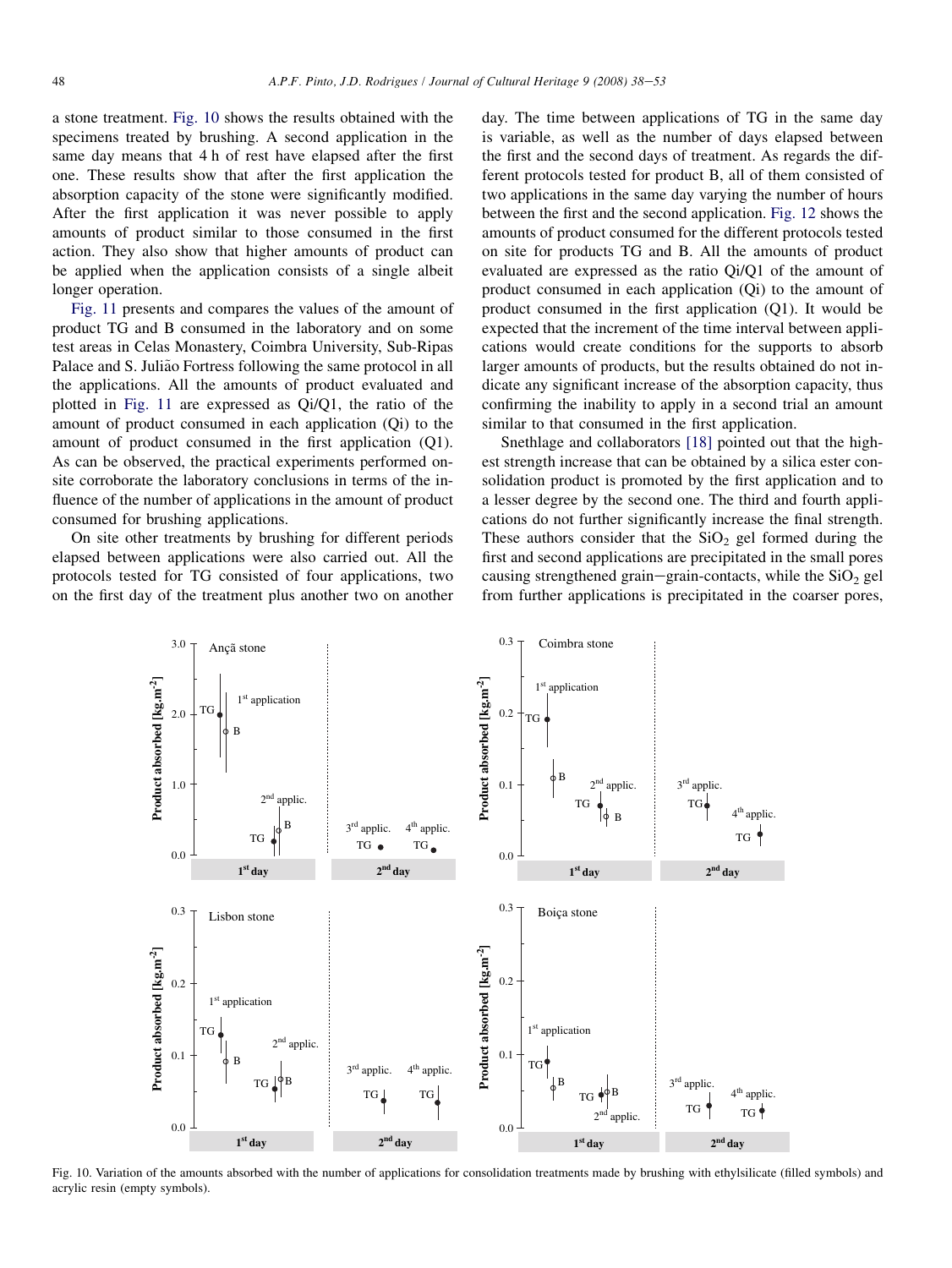<span id="page-11-0"></span>

Fig. 11. Comparison of results obtained in laboratory and in onsite conditions showing the influence of the number of applications on the amount of product consumed.

where only empty space is filled, but no strength is gained. In complement to the conclusions of these authors, our results also show that there is a significant reduction of the stone absorption capacity after the first application, possibly due to changes in the pore space induced by this first application, thus limiting the consolidating effect of the successive trials.

## 4.3. Time and process of immersion

The time of immersion is a parameter that must be taken into consideration when performing consolidation treatments by immersion. The form and dimensions of specimens as well as the time of immersion influence decisively the total amount of product remaining inside and consequently the induced consolidation action. [Fig. 13](#page-12-0) indicates that the time of immersion is relevant in all lithotypes and show that 3 h is sufficient to introduce a very significant amount of product in the more porous stones when compared to the amount absorbed in the longer immersion period (values from 60% to 85% and from 70% to 95%, respectively for Ançã and Coimbra stones).

To better define the immersion protocol, two distinct immersion procedures were tested. To obtain a better discrimination in the results, only the more porous stone  $(Anç\tilde{a})$  was tested. Five specimens were used in each experiment. Specimens were left lying horizontally on glass rods and absorbing the product for 24 h (14 h for EP).

In the immersion type ''a'', specimens were immersed for 2/3 of their thickness, left to absorb until the capillary fringe reached the top for the epoxy resin and for 14 h in the other two products; then specimens were turned upside down and submerged completely and left immersed until the end of the immersion period (14 h and 24 h). To respect the immersion geometry, after immersion the specimens were kept under laboratory conditions in the horizontal position with the respective faces in the position they had in the first immersion step.

In the immersion type ''b'', specimens were let to absorb the product by capillarity contact until the uptake fringe reached the upper face. At that instant, specimens were fully immersed and let to absorb until the end of the period (14 or 24 h). After immersion, specimens were kept in lab conditions in a vertical position.

The influence of the immersion procedure was evaluated through some mechanical and physical characteristics. [Table 6](#page-12-0) and [Fig. 14](#page-13-0) show the increase in ultrasonic velocity and flexural strength for the two immersion procedures. [Figs. 15 and](#page-13-0) [16](#page-13-0) show the results of drilling resistance and microdrop absorption time. Immersion type ''b'' was responsible for the highest increases in ultrasonic velocity, flexural resistance and drilling resistance. The differences between the increase of the mechanical strength obtained with ethyl silicate (TG) by immersion "a"  $(83\%)$  and "b"  $(104\%)$  reveal the dependence of the consolidation on the procedure. The differences in the drilling energy induced by the ethylsilicate (TG) in the immersion types ''a'' (39%) and ''b'' (71%) confirm them. These results corroborate the importance of the treatment procedure, even for this process of full immersion that can be considered a simple and straightforward method.

The superficial water absorption characteristics of Ançã stone after immersion ''a'' suggest that this procedure might have induced a non-homogenous consolidation action for EP and especially for B products. [Fig. 16](#page-13-0) presents the results of the determination of mirodrop absorption time performed on the face of the specimens that in the first phase of the application procedures were placed upwards and on the opposite face. The water microdrop absorption was adapted from the test method RILEM II.8 [\[37\]](#page-15-0) according to the procedure described elsewhere [\[38\].](#page-15-0) As can be observed, the highest reduction in water absorption occurred for products B and EP on the faces of the specimens that in the first phase of immersion ''a'' were placed upwards and that were more exposed to evaporation after treatment. These results clearly show that the procedures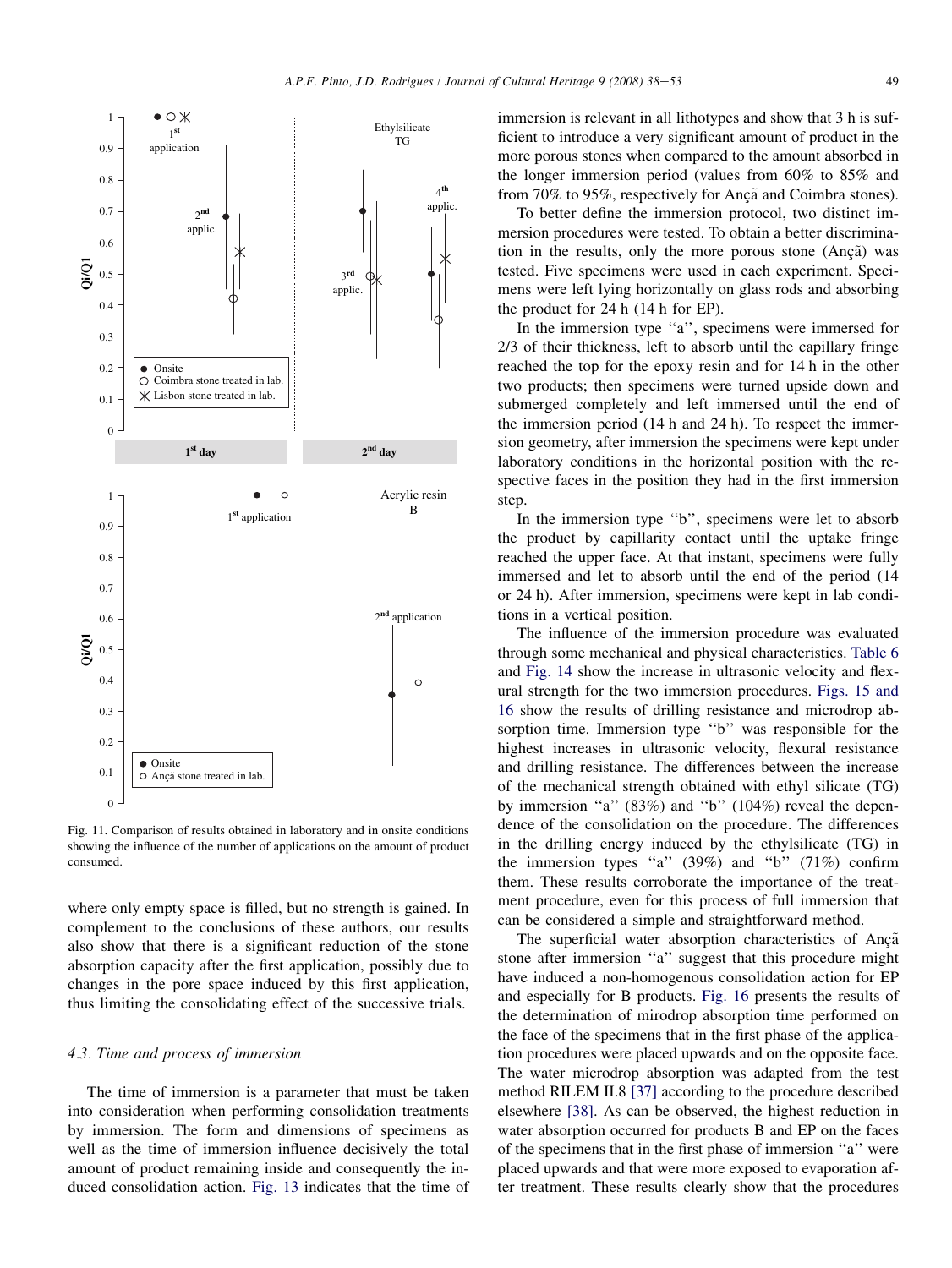<span id="page-12-0"></span>

Fig. 12. Influence of the time interval between the first and the subsequent applications in on site tests carried out with products TG and B. In abscissas is the time elapsed since the first application. In the third applications of TG no discrimination of the time of the second application was made, assuming that the influence of that time is irrelevant.

adopted for carrying out the impregnation by immersion and the conditions prevailing during the evaporation of the solvents influence the pattern of the consolidation action. When the evaporation of the solvents occurs preferentially through



Fig. 13. Consolidation by immersion. Amount of product absorbed in short (3 h) and long term (24 or 14 h) immersion periods.

some of the faces, a higher consolidation action may develop in the vicinity of these faces, inducing a heterogeneous pattern of the consolidation action.

## 5. Conclusions

When studying stone consolidation, it is important to have the opportunity to confront data with experience developed by other researchers. Those who have tried to do it know that very seldom were they able to find cases that offer total reliability

Table 6

Influence of the immersion procedure on the consolidation action of Ançã stone

| Immersion<br>procedure | Ultrasonic velocity<br>increase $(\% )$ |              |              | Flexural strength<br>increase $(\% )$ |                    |     |
|------------------------|-----------------------------------------|--------------|--------------|---------------------------------------|--------------------|-----|
|                        | TG                                      | R            | EP           | TG                                    | в                  | EP  |
| a                      | 10(.12)                                 | 9 $(\pm 1)$  | 13 $(\pm 1)$ | 83                                    | Not.<br>determined |     |
| b                      | 17 $(\pm 1)$                            | 13 $(\pm 2)$ | 16 $(\pm 3)$ | 104                                   | 154                | 223 |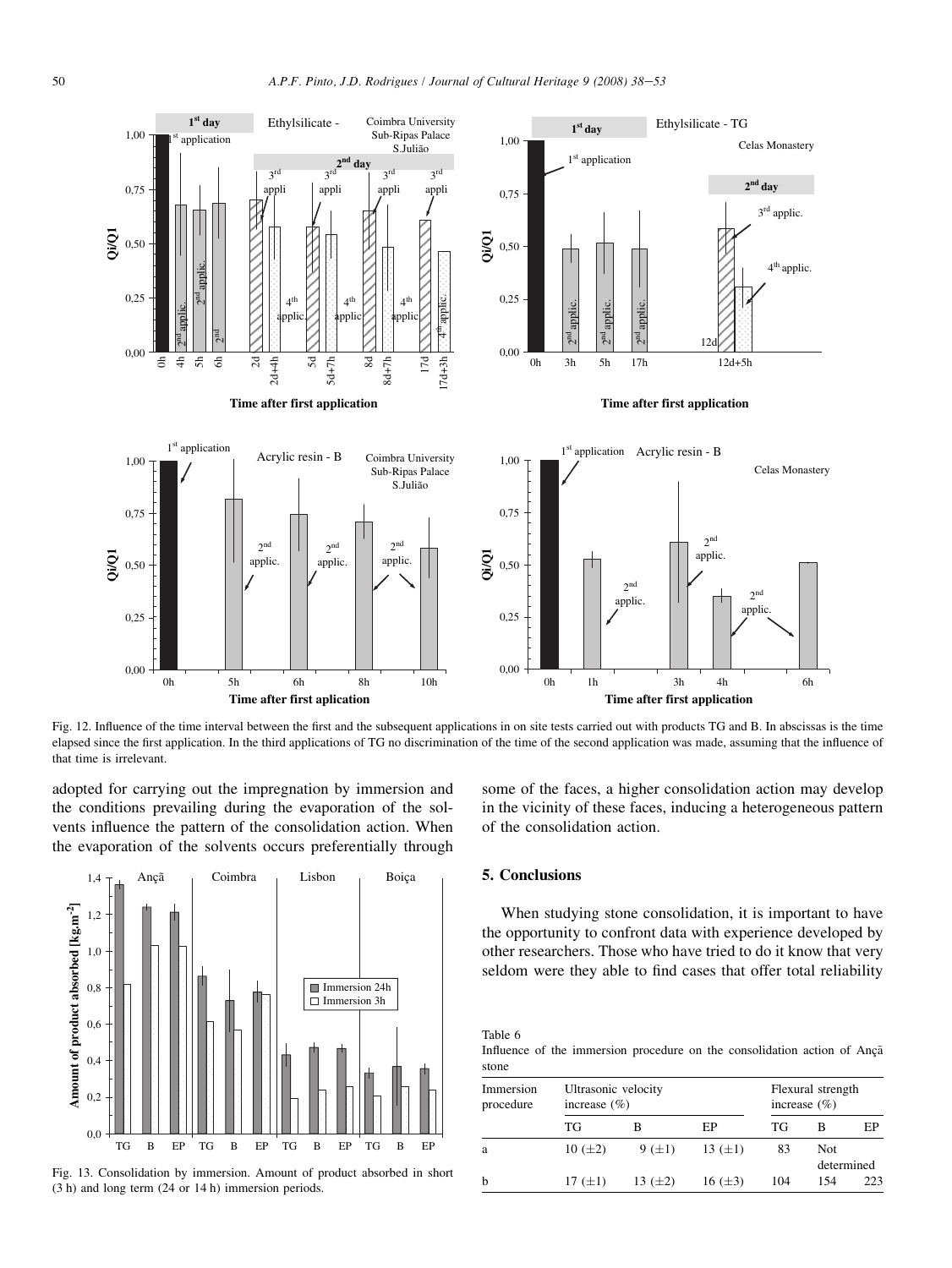<span id="page-13-0"></span>

Fig. 14. Ultrasonic velocity increase for Ançã specimens treated through immersion types "a" and "b".

and which correspond to situations that are really comparable. The results obtained with the series of parametric tests carried out in our research on four different carbonate stones show that this difficulty is justified by the large influence that some apparently minor testing conditions may play in the final test results.

It is easily accepted that the effectiveness of consolidation is a direct function of the amount of product absorbed by the stone, and this assertion was clearly demonstrated with data obtained with the DRMS, namely in terms of the drilling force and of the drilling energy. Accepting that the total amount of product absorbed is a key parameter, our research headed towards identifying the factors that influence the amount of product that a stone specimen or onsite area can absorb and retain.



Fig. 15. Drilling graphs of Ançã stone not treated and treated with ethylsilicate (TG) by immersion under conditions ''a'' and ''b''.



Fig. 16. Microdrop absorption time on two longitudinal and opposite faces of specimens treated by immersion "a" (empty circles) and "b" (filled dots).

The application procedure is known to influence the consolidation performance and many researchers have chosen the application by brushing for its closer proximity to the real practice. Yet, no precise indications are usually provided in terms of the application details. Data presented here show that even minor conditionings may have relevant implications. The first brushing strokes play a decisive role in the final result and this role declines rapidly for the second and subsequent applications. It would be expected that the increment of the time interval between applications would create conditions for the supports to absorb larger amounts of products, but the results obtained do not indicate any significant increase of the absorption capacity, thus confirming the inability to apply in a second trial an amount similar to that consumed in the first application. When a given amount of product is specified to be reached in order to achieve a desired penetration depth and resistance increase, then the operation has to define a proper treatment strategy based mainly on the first application step.

The amount of product absorbed depends strongly on the stone porosity and our results show that it is extremely difficult to treat carbonate stones with porosity lower than around 18%. Above this value, the amount of product absorbed under similar conditions is approximately directly proportional to the porosity value.

In the very porous carbonate stones, acrylic and epoxy resins form thin and hard consolidated layers, peaking at a few millimetres depth, while the ethyl silicate promotes a deeper consolidation although of a very small magnitude. The DRMS drilling profiles show a strong peak for the former and a broad slightly stronger band down to one centimetre or more. When expressed as the drilling energy computed for a fixed drilling length, and for the range of the applied amounts, the consolidation promoted is an approximately linear function of the amount of product retained inside the stone.

The on-site tests carried out have corroborated the main conclusions drawn from the laboratory tests. As an additional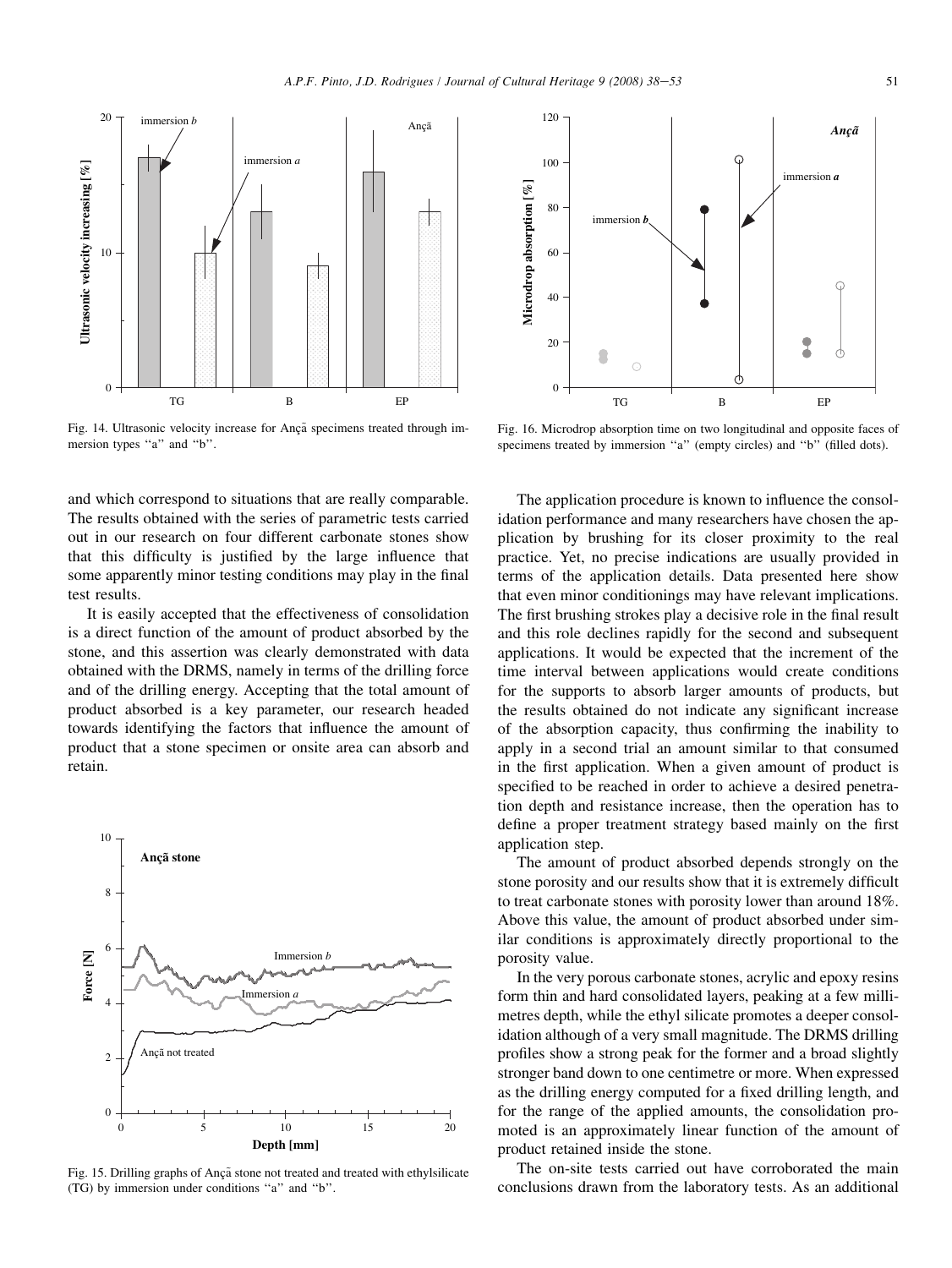<span id="page-14-0"></span>outcome of this research, it became clear that relevant differences between the amount applied (consumption of product) and the amount absorbed may occur, a fact that may be significant when prescribing a treatment in practice.

Application of consolidating products by immersion was studied for different protocols and the results show that slight differences in the treatment procedure influence the homogeneity and the amplitude of the consolidation action.

### Acknowledgements

DGEMN, IST and LNEC financially supported this work under the project ''Conservation of carbonate stones. Study and selection of treatments''. The authors are grateful to Dr Dória Costa who carried out the drilling resistance measurements on Celas Monastery and to Amélia Reis for her help in the execution of the treatments on site. The first author acknowledges the support of FEDER and Fundação para a Ciência e Tecnologia through the funding of the research unit ICIST, Instituto de Engenharia de Estruturas, Território e Construção. English revision by George Scherer is gratefully acknowledged.

#### References

- [1] C.A. Price, K. Ross, G. White, A further appraisal of the "lime technique'' for limestone consolidation, using a radioactive tracer, Studies in Conservation 33 (1988) 178-186.
- [2] L. Schnabel, Evaluation of the barium hydroxide-urea consolidation method, in: J. Delgado Rodrigues, F. Henriques, F.T. Jeremias (Eds.), Proceedings of the 7th International Congress on Deterioration and Conservation of Stone, vol. 3, 1992, pp. 1063-1072 Lisbon.
- [3] G. Lanterna, A. Mairani, M. Matteini, M. Rizzi, S. Scuto, Mineral inorganic treatments for the conservation of calcareous artefacts, in: Vasco Fassina (Ed.), Proceedings of the Ninth International Congress on Deterioration and Conservation of Stone, vol. 2, 2000, pp. 387-394 Venice.
- [4] G. Wheeler, Alkoxysilanes and the consolidation of stone, The Getty Conservation Institute, Research in Conservation, Los Angeles, 2005.
- [5] C.A. Grissom, N.R. Weiss, Alkoxysilanes in the conservation of art and architecture: 1861-1981, Art and Archaeology Technical Abstracts 18  $(1)$  (1981) 150-202 Suppl.
- [6] E.S. Goins, G. Wheeler, M.T. Wybyski, Alkoxysilane film formation on quartz and calcite crystal surfaces, in: , Proceedings of the Eight International Congress on Deterioration and Conservation of Stone, vol. 2, 1996, pp. 1255-1264 Berlin.
- [7] N. Weiss, I. Slavid, G. Wheeler, Development and assessment of a conversion treatment for calcareous stone, in: Vasco Fassina (Ed.), Proceedings of the Ninth International Congress on Deterioration and Conservation of Stone (2000), pp. 533-540 Venice.
- [8] G. Wheeler, J. Mendes-Vivar, E.S. Goins, C.J. Brinker, Evaluation of alkoxysilane coupling agents in the consolidation of limestone, in: Vasco Fassina (Ed.), Proceedings of the Ninth International Congress on Deterioration and Conservation of Stone, vol. 2, 2000, pp. 541-545 Venice.
- [9] C. Selwitz, Epoxy resins in stone conservation, The Getty Conservation Institute, Los Angeles, 1992.
- [10] R. Cavaletti, L. Lazzarini, L. Marchesini, G. Marinelli, A new type of epoxy resin for the structural consolidation of badly decayed stone, in: Proceedings of the Fifth International Congress on Deterioration and Conservation of Stone, Lausanne, Presses Polytechniques Romandes, 1985, pp. 769-778.
- [11] M.L. Tabasso, U. Santamaria, Consolidant and protective effects of different products on Lecce limestone, in: Proceedings of the 5th International Congress on Deterioration and Conservation of Stone, Lausanne, Presses Polytechniques Romandes, 1985, pp. 697-709.
- [12] E. De Witte, A.E. Charola, R.P. Sherryl, Preliminary tests on commercial stone consolidants, in: Proceedings of the 5th International Congress on Deterioration and Conservation of Stone, Lausanne, Presses Polytechniques Romandes, 1985, pp. 709-718.
- [13] S.M. Bradley, Evaluation of organo silanes for use in consolidation of sculpture displayed indoors, in: Proceedings of the Fifth International Congress on Deterioration and Conservation of Stone, Lausanne, Presses Polytechniques Romandes, 1985, pp. 759-768.
- [14] L. Valdeón, C.M. Grossi, R.M. Marcos, R.M. Esbert, Effect of conservation treatments on hydric properties of stones, in: J. Delgado Rodrigues, Fernando Henriques, F. Telmo Jeremias (Eds.), Proceedings of the 7th International Congress on Deterioration and Conservation of Stone, Lisbon  $(1992)$ , pp.  $1073-1081$ .
- [15] R. Kumar, W. Ginell, Evaluation of consolidants for stabilization of weak Maya limestones, in: Proceedings of the International Colloquium-Methods of Evaluation Products for The Conservation of Porous Building Materials in Monuments, Rome  $(1995)$ , pp.  $163-178$ ICCROM.
- [16] P. Maravelaki-Kalaitzaki, N. Kallithrakas-Kontos, D. Korakaki, Z. Agioutantis, S. Maurigiannakis, Evaluation of silicon-based strengthening agents on porous limestones, Progress in Organic Coatings 57  $(2006)$  140-148.
- [17] J. Delgado Rodrigues, D. Costa, Assessment of the efficacy of consolidants in granites, in: M.A. Vicente, J. Delgado Rodrigues, J. Acevedo (Eds.), Proc. of the EC Workshop on Degradation and Conservation of Granitic Rocks, Santiago de Compostela, Res. Report No. 5, European Union (1996), pp. 343-348.
- [18] R. Snethlage, E. Wendler, L. Sattler, The application of laboratory processes and studies to real structures, in: Proceedings of the Workshop Analytical Methodologies For The Investigation Of Damaged Stones, Pavia (1990).
- [19] H.R. Sasse, Engineering aspects of monumental preservation, International Journal for Restoration of Buildings and Monuments 7 (2)  $(2001)$  197-216.
- [20] H.R. Sasse, D. Honsinger, B. Schwamborn, PINS-New technology in porous stone conservation, in: M.J. Thiel (Ed.), Proceedings of the International RILEM/UNESCO Congress on Conservation of Stone and Other Materials, vol. 2-Prevention and Treatments, Paris (1993), pp. 705-716.
- [21] H.R. Sasse, R. Snethlage, Evaluation of stone consolidation treatments, Science and Technology for Cultural Heritage, Journal of the Comitato Nazionale per la Scienza e la Tecnologia dei Beni Culturali, CNR 5 (I)  $(1996)$  85-92.
- [22] J. Delgado Rodrigues, A. Grossi, Indicators and ratings for the compatibility assessment of conservation actions, Journal of Cultural Heritage 8 (2007) 32-43. doi:10.1016/j.culher2006.04.007.
- [23] L. Cayeux, Les roches sédimentaires de France—roches carbonatées, Masson & Cie, Paris, 1935, quoted in A.V. Carozzi, 1960.
- [24] A.V. Carozzi, Microscopic Sedimentary Petrography, John Wiley & Sons Inc., New York and London, 1960.
- [25] G.M. Friedman, J.E. Sanders, Principles of Sedimentology, John Wiley & Sons Inc., 1978, 170-178.
- [26] RILEM II.4-Water absorption under low pressure (pipe method), in: RILEM 25-PEM 1980-Recommandations provisoires. Essais recommandés pour mesurer laltération des pierres et évaluer léfficacité des méthodes de traitement. Matériaux et Construction, vol. 13, No. 75.
- [27] L. Aires-Barros, L.M.P. Alves, Study of the alteration of limestones used in some monuments from Coimbra (in Portuguese), Internal report Laboratory of Mineralogy and Petrology, Technical University of Lisbon and Institute of Jose´ Figueiredo, Lisbon, 1983.
- [28] M. Rodrigues, Study of stone degradation in monuments from Coimbra (in Portuguese), Internal report, National Laboratory of Civil Engineering, Lisbon, 1998.